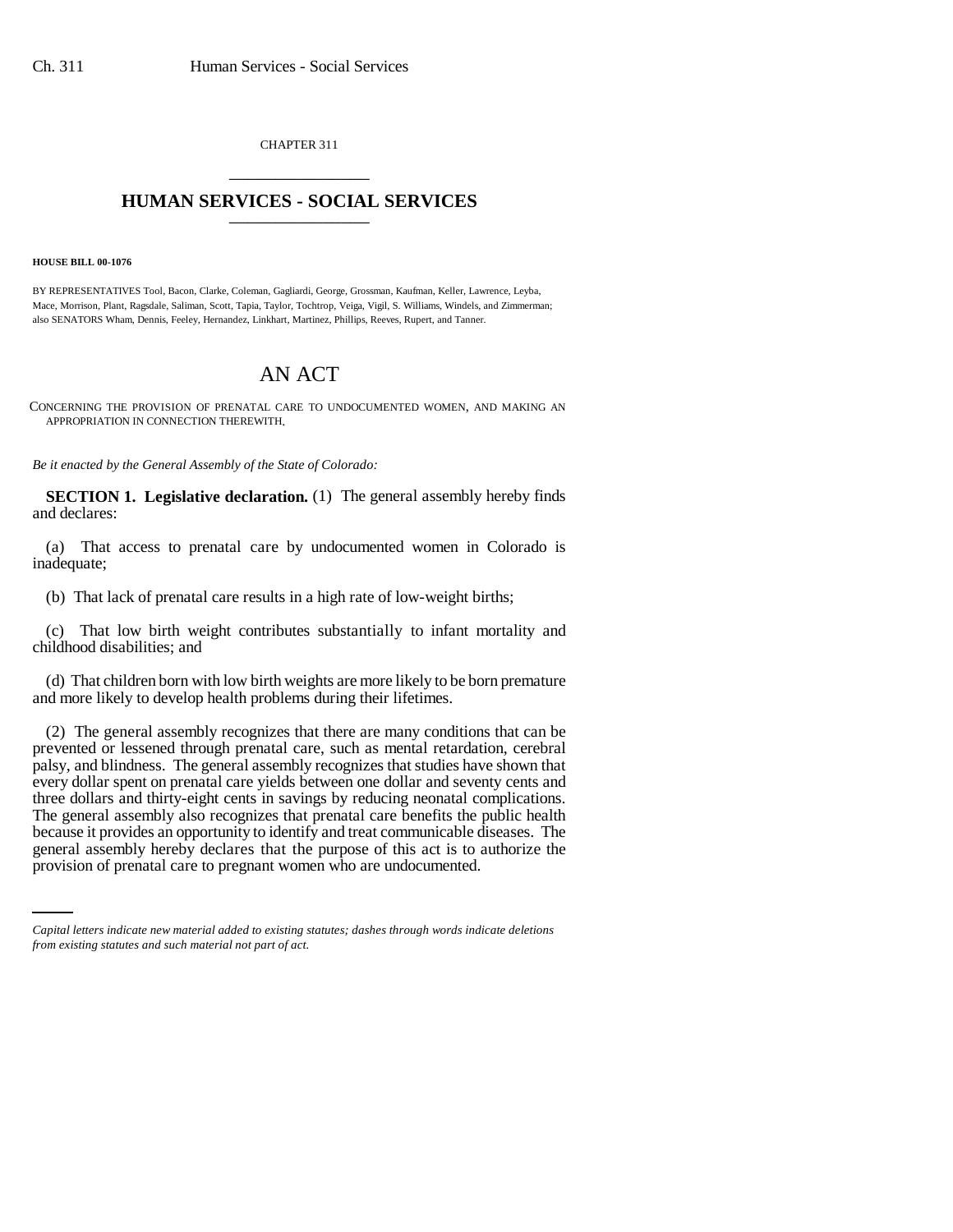**SECTION 2.** 26-4-203 (3), Colorado Revised Statutes, is amended to read:

**26-4-203. Mandated programs with special state provisions - repeal.** (3) (a) Emergency medical assistance shall be provided to any person who is not a citizen of the United States, including undocumented aliens, aliens who are not qualified aliens, and qualified aliens who entered the United States on or after August 22, 1996, who has an emergency medical condition and meets one of the categorical requirements set forth in section 26-4-201; except that such persons shall not be required to meet any residency requirement other than that required by federal law.

(a.5) Repealed.

(a.6) (I) PRENATAL CARE SHALL BE PROVIDED TO PREGNANT WOMEN WHO ARE ELIGIBLE FOR EMERGENCY MEDICAL ASSISTANCE THROUGH A PROGRAM ADMINISTERED BY THE STATE DEPARTMENT CALLED THE PRENATAL CARE FOR UNDOCUMENTED WOMEN PILOT PROGRAM.

(II) THE MEDICAL SERVICES BOARD SHALL ADOPT RULES SPECIFYING THE REQUIREMENTS FOR MANAGED CARE ORGANIZATIONS TO ARRANGE FOR THE PROVISION OF EMERGENCY MEDICAL ASSISTANCE AND PRENATAL CARE ONLY TO PREGNANT WOMEN AS DESCRIBED IN PARAGRAPH (c) OF THIS SUBSECTION (3). EMERGENCY MEDICAL ASSISTANCE STATUS DOES NOT CONSTITUTE MEMBERSHIP IN A MANAGED CARE ORGANIZATION.

(III) THIS PARAGRAPH (a.6) IS REPEALED, EFFECTIVE JULY 1, 2003.

(b) The medical services board shall adopt rules necessary for the implementation of this subsection (3), including  $\alpha$  rule defining IN SUCH RULES DEFINITIONS OF "emergency services", and an "emergency medical condition", "GEOGRAPHIC AREA", AND "PRENATAL CARE".

(c) (I) THE STATE DEPARTMENT SHALL CONTRACT WITH ONE MANAGED CARE ORGANIZATION FOR EACH GEOGRAPHIC AREA IN THE STATE DESIGNATED BY THE STATE DEPARTMENT TO BE SELECTED THROUGH A REQUEST FOR PROPOSAL PROCESS TO ARRANGE FOR THE PROVISION OF PRENATAL CARE TO PREGNANT WOMEN WHO ARE ELIGIBLE UNDER PARAGRAPH (a) OF THIS SUBSECTION (3) FOR LABOR AND DELIVERY SERVICES AS EMERGENCY MEDICAL ASSISTANCE. THE CARE OF A PREGNANT WOMAN WHO IS ELIGIBLE FOR EMERGENCY MEDICAL ASSISTANCE WILL AUTOMATICALLY BE MANAGED BY THE MANAGED CARE ORGANIZATION SERVING THE GEOGRAPHIC AREA IN WHICH THE PREGNANT WOMAN LIVES OR DELIVERS, IF THERE IS A MANAGED CARE ORGANIZATION THAT HAS CONTRACTED WITH THE STATE DEPARTMENT TO ARRANGE FOR THE PROVISION OF PRENATAL CARE IN THAT GEOGRAPHIC AREA. THE COST OF PROVIDING PRENATAL CARE SHALL BE BORNE BY THE MANAGED CARE ORGANIZATION PROVIDING THE CARE. THE RATE OF REIMBURSEMENT PROVIDED BY THE MEDICAL ASSISTANCE PROGRAM TO THE MANAGED CARE ORGANIZATION FOR PRENATAL CARE, LABOR, AND DELIVERY SHALL BE LIMITED TO THE AMOUNT PROVIDED FOR EMERGENCY LABOR AND DELIVERY. PRENATAL CARE AND ANY OTHER EMERGENCY LABOR AND DELIVERY. NON-EMERGENCY MEDICAL SERVICE IS NOT REIMBURSABLE THROUGH THE MEDICAL ASSISTANCE PROGRAM. PRENATAL CARE FOR PREGNANT WOMEN ELIGIBLE FOR EMERGENCY MEDICAL SERVICES SHALL ONLY BE AVAILABLE TO WOMEN LIVING OR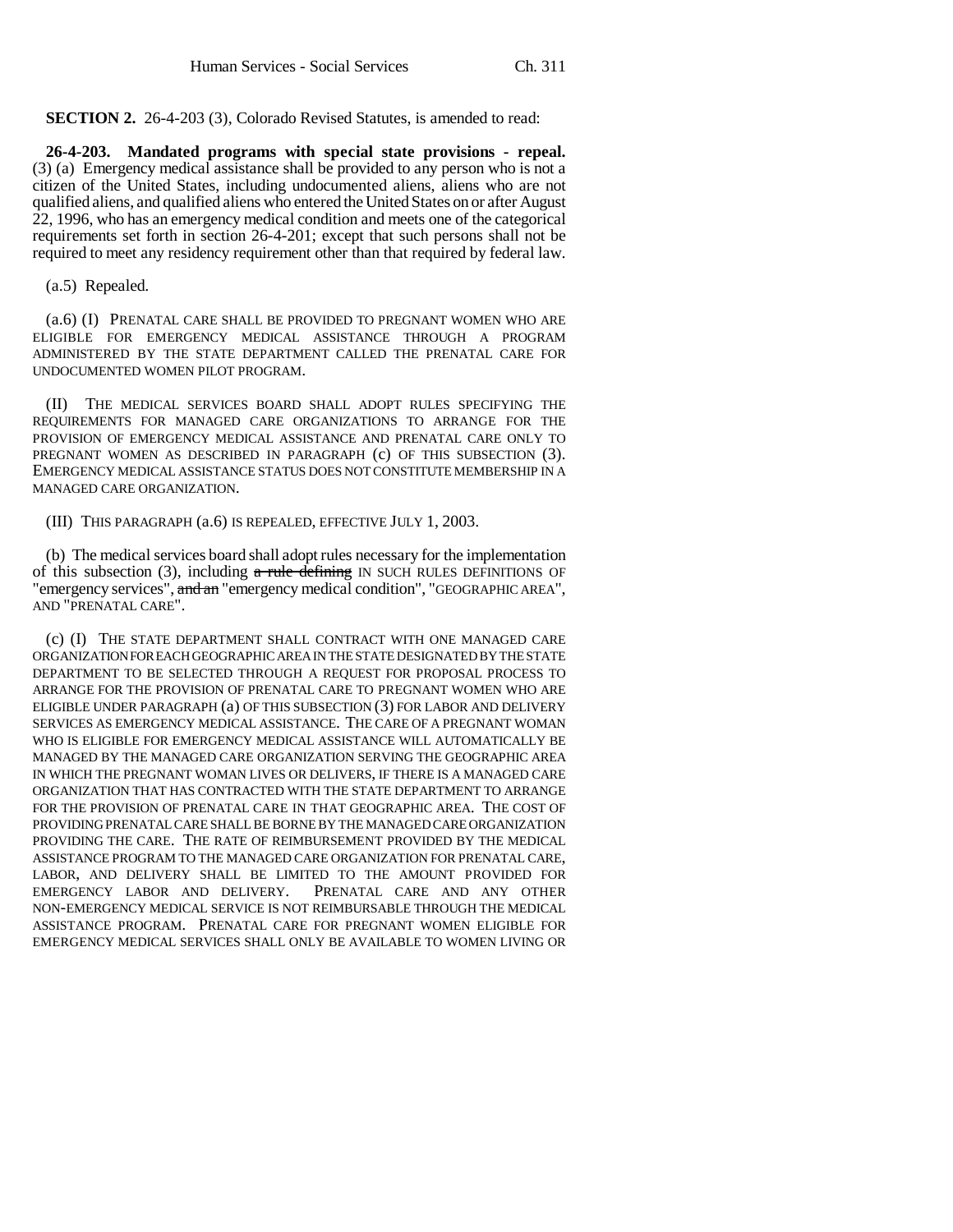DELIVERING IN THE GEOGRAPHIC AREAS FOR WHICH THE STATE DEPARTMENT HAS CONTRACTS WITH A MANAGED CARE ORGANIZATION. PREGNANT WOMEN LIVING OR DELIVERING IN GEOGRAPHIC AREAS IN WHICH THERE IS NO MANAGED CARE ORGANIZATION UNDER CONTRACT WITH THE STATE DEPARTMENT SHALL RECEIVE ONLY EMERGENCY MEDICAL ASSISTANCE. THE STATE DEPARTMENT SHALL REPORT ANNUALLY ON THE PRENATAL CARE FOR UNDOCUMENTED WOMEN PILOT PROGRAM, INCLUDING THE NUMBER OF MANAGED CARE ORGANIZATIONS CONTRACTING WITH THE STATE DEPARTMENT, THE NUMBER OF PREGNANT WOMEN SERVED BY THE PROGRAM, AND THE IMPACT OF THE PROGRAM ON IMPROVING PUBLIC HEALTH AND REDUCING NEONATAL COMPLICATIONS. SUCH REPORT SHALL BE SUBMITTED, BY NOVEMBER 1 OF EACH YEAR, TO THE HEALTH, ENVIRONMENT, WELFARE, AND INSTITUTIONS COMMITTEES OF THE HOUSE OF REPRESENTATIVES AND THE SENATE AND TO THE JOINT BUDGET COMMITTEE OF THE GENERAL ASSEMBLY.

(II) OUT-OF-NETWORK PROVIDERS WHO DO NOT ROUTINELY AND REGULARLY PERFORM EMERGENCY LABOR AND DELIVERY PROFESSIONAL SERVICES BUT WHO, ON OCCASION, DO PROVIDE SUCH SERVICES SHALL BE REIMBURSED AT ONE HUNDRED PERCENT OF THE MEDICAID FEE SCHEDULE.

(III) THE MANAGED CARE ORGANIZATION SHALL BE REQUIRED TO OFFER A CONTRACT TO EXISTING OR HISTORICAL PROVIDERS OF PRENATAL CARE OR LABOR AND DELIVERY SERVICES AND TO REIMBURSE PROFESSIONAL SERVICES FOR PRENATAL CARE AND LABOR AND DELIVERY AT ONE HUNDRED PERCENT OF THE MEDICAID FEE SCHEDULE.

(IV) THIS PARAGRAPH (c) IS REPEALED, EFFECTIVE JULY 1, 2003.

**SECTION 3. Appropriation - adjustment in 2000 long bill.** (1) In addition to any other appropriation, there is hereby appropriated, out of any moneys in the general fund not otherwise appropriated, to the department of health care policy and financing, medical services administration, for the fiscal year beginning July 1, 2000, the sum of one hundred seventy-one thousand dollars (\$171,000), or so much thereof as may be necessary, for the implementation of this act.

(2) For the implementation of this act, appropriations made in the annual general appropriations act for the fiscal year beginning July 1, 2000, shall be adjusted as follows:

(a) The general fund appropriation to the capital construction fund outlined in section 3 (1) (f) is reduced by one hundred seventy-one thousand dollars (\$171,000).

(b) The capital construction fund exempt appropriation to the department of transportation, construction projects, is reduced by one hundred seventy-one thousand dollars (\$171,000).